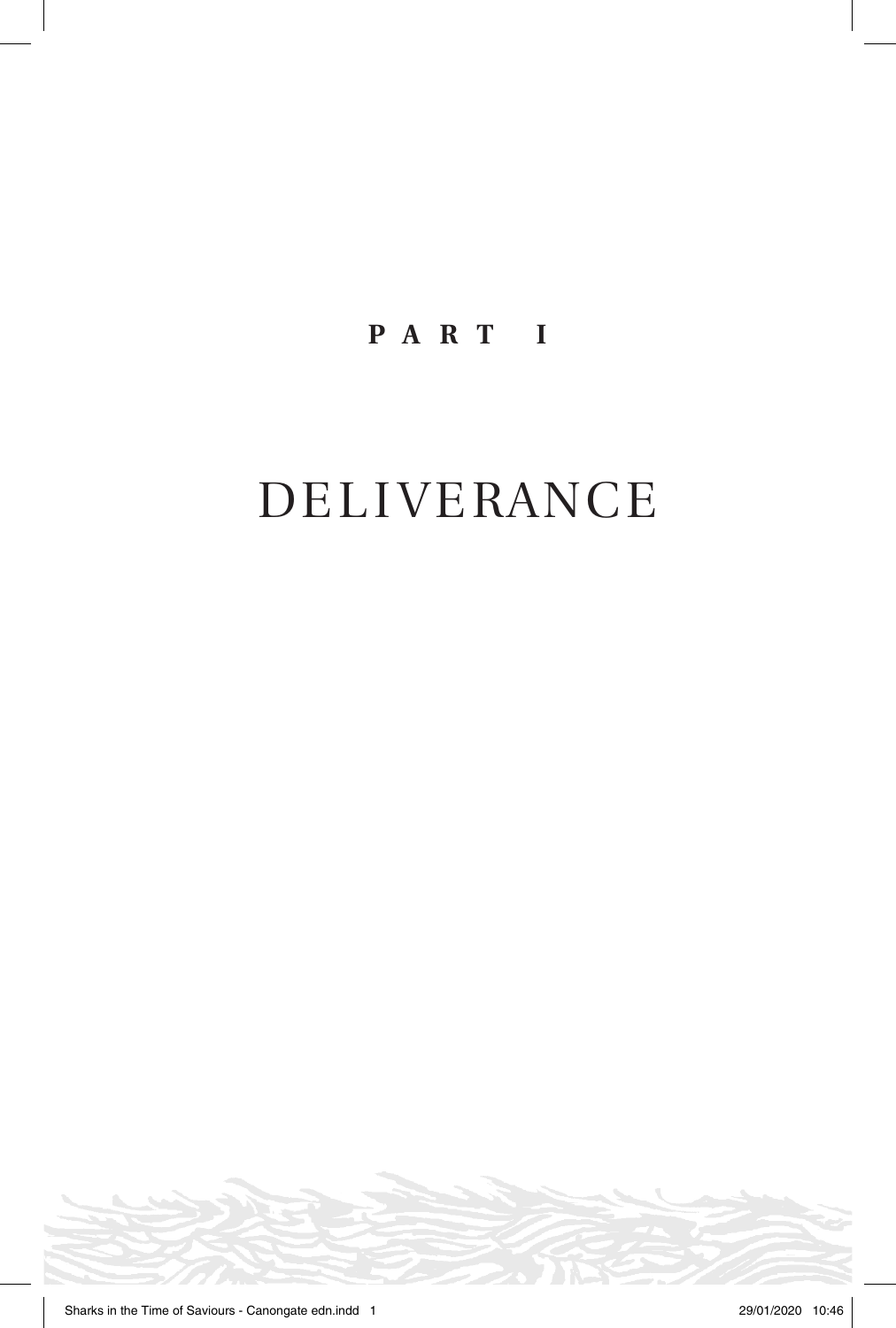**1**

## MALIA, 1995

## *Honoka'a*

WHEN I CLOSE MY EYES WE'RE ALL STILL ALIVE AND IT becomes obvious then what the gods want from us. The myth people tell about us might start on that liquid blue day off Kona and the sharks, but I know different. We started earlier. *You* started earlier. The kingdom of Hawai'i had long been broken the breathing rain forests and singing green reefs crushed under the haole fists of beach resorts and skyscrapers—and that was when the land had begun calling. I know this now because of you. And that the gods were hungry for change and you were that change. In our first days I saw so many signs, but didn't believe.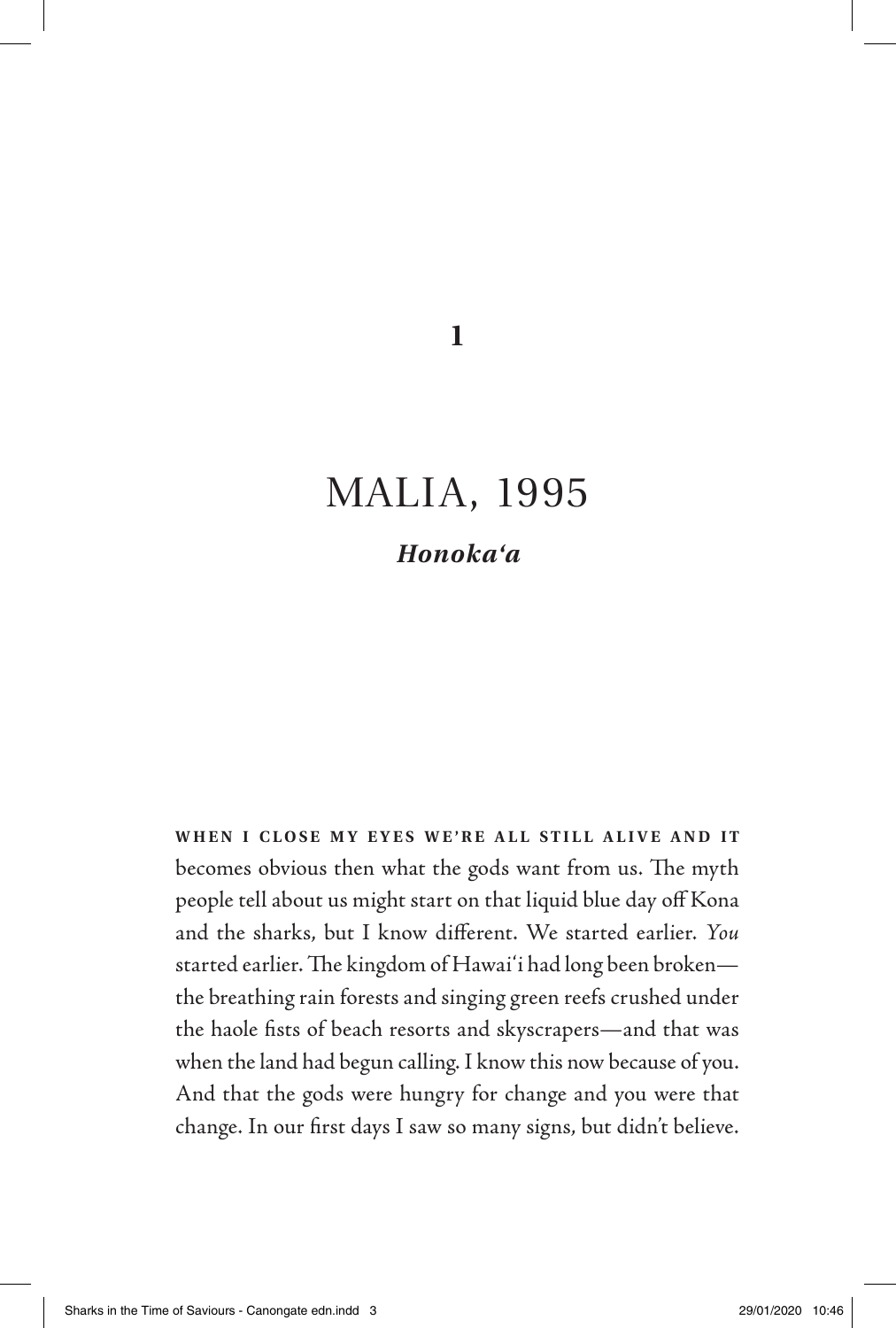The first came when your father and I were naked in his pickup truck in Waipi'o Valley, and we witnessed the night marchers.

We'd come down into Waipi'o Valley on a Friday, pau hana, with Auntie Kaiki babysitting your brother at home, and me and your father both knew we were going to use this childless night to screw our brains out, were run dumb with electricity just thinking about it. How could we not? Our skin rubbed dark by the sun and your father then with his football-days body, me with mine from basketball, the two of us feeling our love like the hottest habit. And there was Waipi'o Valley: a deep cleft of wild green split with a river silver-brown and glassy, then a wide black sand beach slipping into the frothing Pacific.

A slow descent to the bottom of the valley in your father's bust-up Toyota pickup, hairpin turn after hairpin turn, a sharp cliff to the right, cobbled tar underneath, the road so steep it caused the truck cab to fill with the smell of the engine's burning guts.

Then a jarring road of silt and waist-deep mud puddles at the bottom of the valley and we reached the beach and parked the truck right up against the freckled black eggs of rock that rimmed the sand; your father made me laugh until my cheeks prickled with heat and the last shadows of the trees were pointing long toward the horizon. The ocean boomed and sizzled. We unrolled our sleeping bags in the bed of the pickup, over the gravel-smelling foam pad your father put down just for me, and once the last teenagers were gone—the thick buzz of their reggae bass fading into the forest—we took our clothes off and made you.

I don't think you can hear my memories, no, so this won't be so pilau, and anyway, I like to remember. Your father gripped a small fist of my hair, the hair he loved, black and kinked with Hawai'i, and my body began to curl into a rhythm against his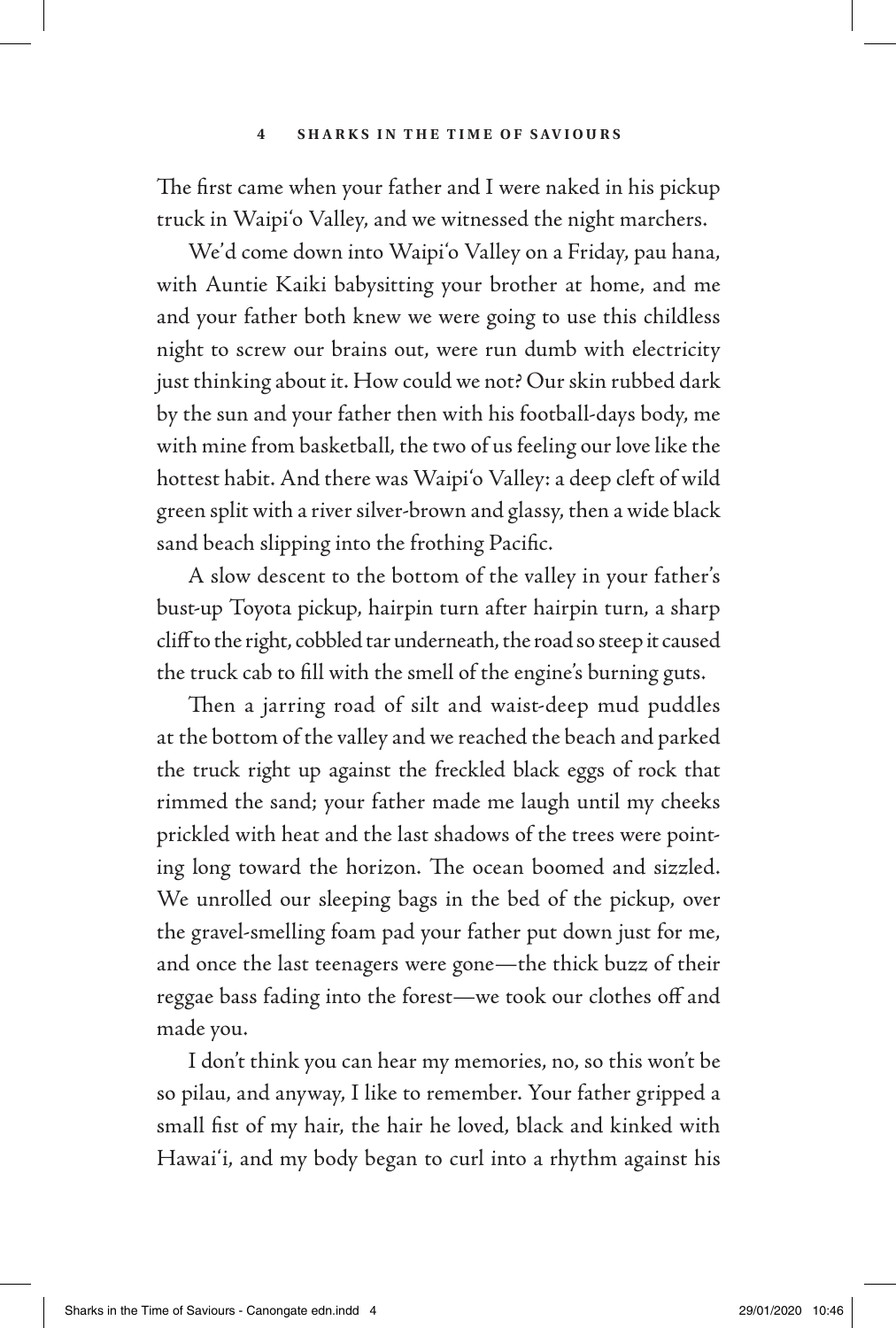pelvis, and we groaned and panted, pressed our blunt noses together, and I pulled us apart and straddled above and came back onto him and our skin was so hot I wanted to store it for all the times I'd ever felt cold, and his fingers traced my neck, his tongue my brown nipples, this gentleness that was a part of him that no one ever saw, and our sex made its sounds and we laughed a little, closing our eyes and opening them and closing them again, and the day lost its last light even as we kept on.

We were on top of our sleeping bags, the cool air minting our dampness, when your father's face got serious and he rolled away from me.

"You see that?" he asked.

I didn't know what he saw—I was still coming out of some sort of fog, still rubbing my thighs together for the tingle there, the last of the oiled rush of our love—but then your father jolted to a sitting position. I rose to my knees, still sex-drunk. My tits swung in against his left biceps and my hair fell down across his shoulder and even though I was scared I felt sexy and almost wanted to pull him into me, right there, never mind the danger.

"Look," he whispered.

"Come on," I said. "Stop messing around, lolo."

"Look," he said again. And I did, and what I saw yanked me tight.

Out on top of the far ridge of Waipi'o a long line of trembling lights had appeared, slowly dipping and rising as they moved along the valley's crown. Green and white, flickering, it must have been fifty, and as we watched we saw the lights for what they were: fires. Torches. We'd heard of the night marchers but always assumed it was only a myth, part of a hymn of what had been lost to Hawai'i, these ghosts of the long-dead ali'i. But there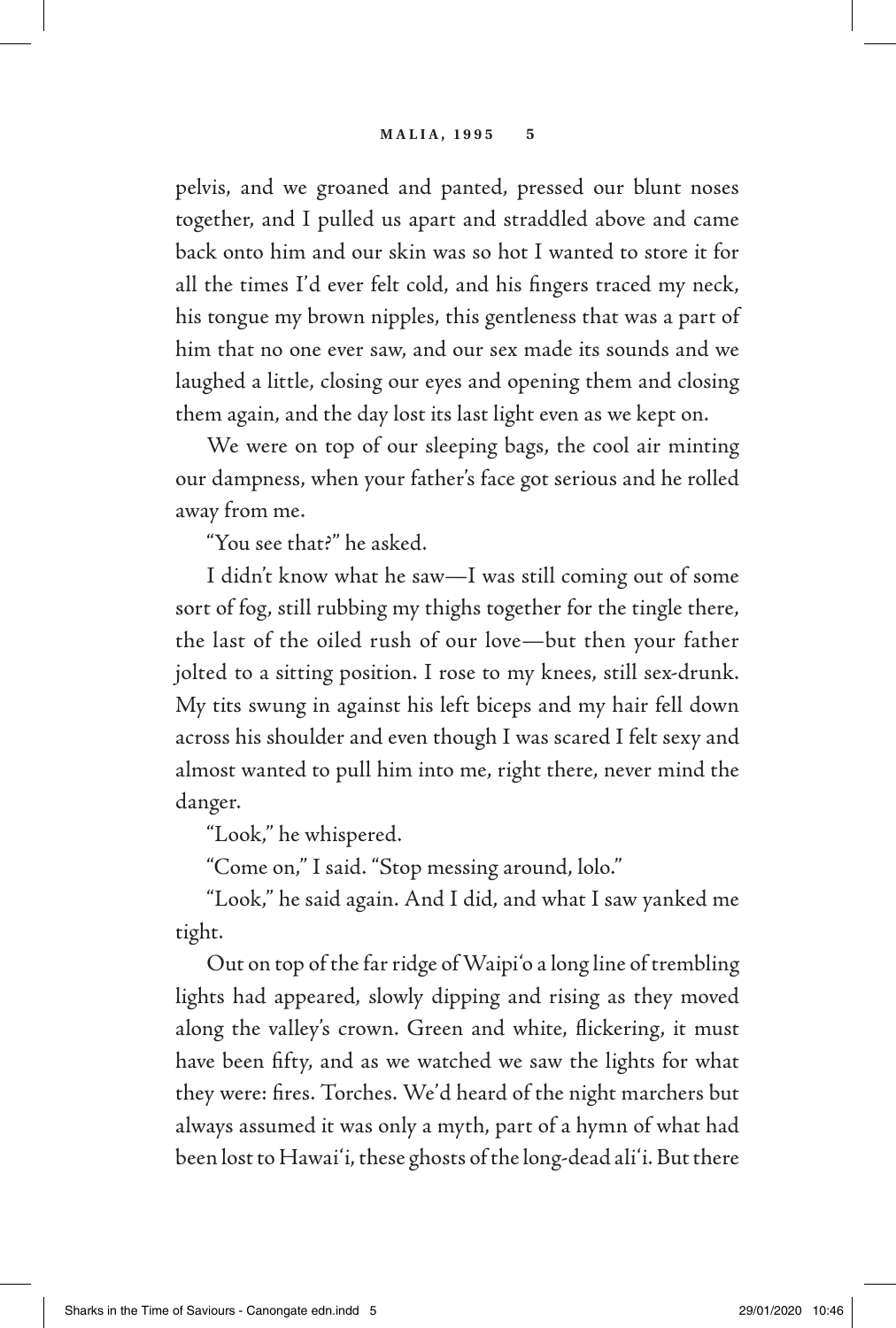they were. Marching slow on their way up the ridge, headed for the black back of the valley and whatever waited there for undead kings in all the damp and darkness. The string of torches plodded along the ridge, winking between the trees, dipping, then rising, until all at once the flames snuffed out.

A loud, creaking groan sounded out across the valley, all around us, the sound I imagined a whale would make before dying.

Whatever words your father and I had choked in our throats. We were up and off the pickup bed and jerking on our clothes, toes in gritty black sand, us hopping and gasping and yanking into the cab, ignition, and your father had the engine loud as we tore back through the valley road, the headlights flashed over rocks and mud puddles and bright green leaves; the whole time we knew those ghosts were in the air behind us, around us, if we didn't see them we felt them. The truck bounced through the rutted wreck of the tar, the windshield showed trees and sky and back down, into the muck, up and down as we bounced, everything black and blue but what our headlights could flash over, your father making the truck race between the lurking trees and up the long road to the exit. We came up out of the bottom of the valley so fast that there was nothing below now but the few speckles of house lights farther back in the valley, the outlines of the sunken taro patches gone white in the midnight.

It wasn't until we got to the lookout that we stopped. The cab was full of panic and mechanical effort.

Your father blew a long breath and said, "Jesus fucking Christ."

It was the first time he'd talked about anything holy in a while. And there were no more torches; no more night march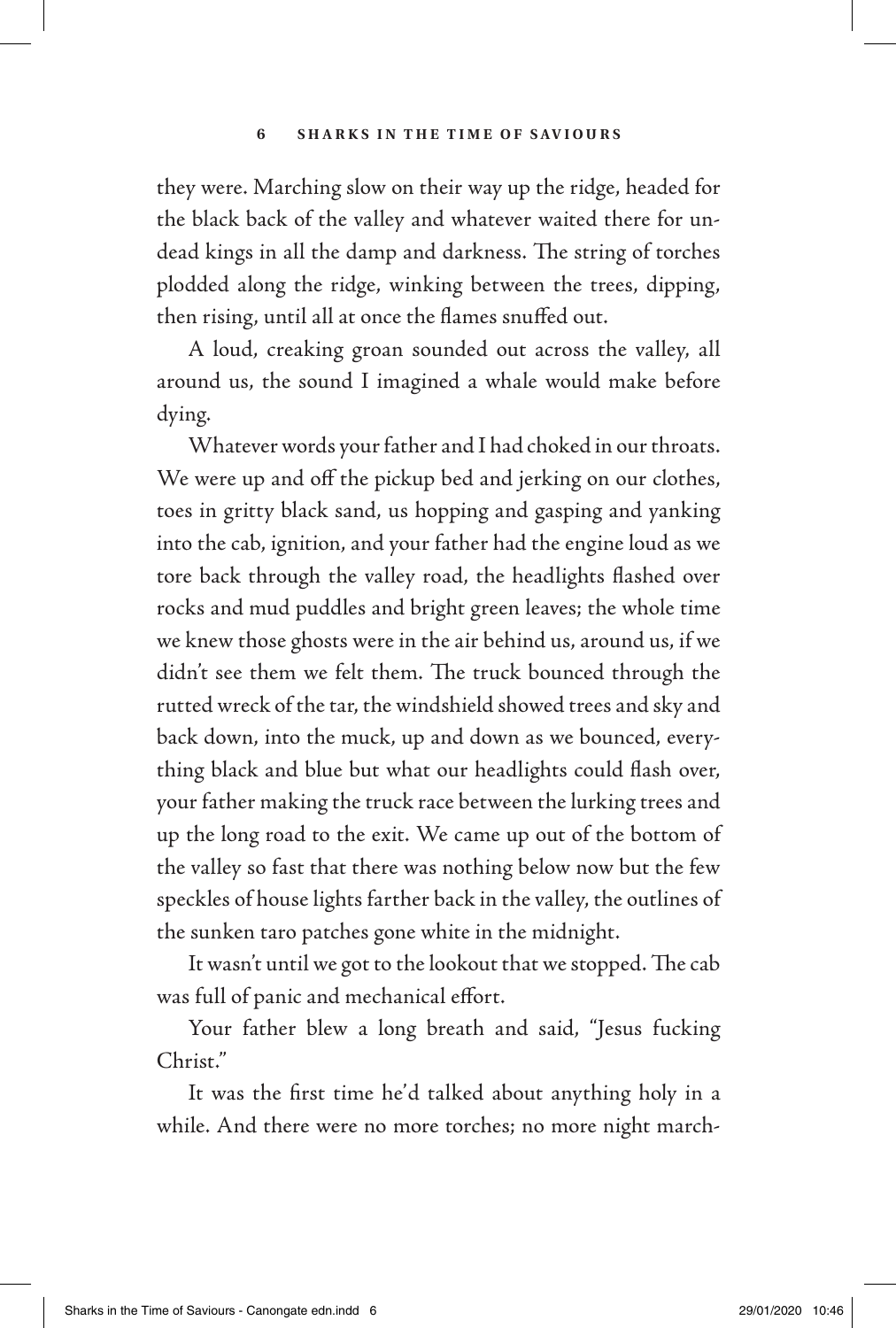ers. We listened to our blood thump in our ears and it told us *alive alive alive*.

Just one of those things, is what me and your father told ourselves, soon after and for many years. After all, there were so many people in Hawai'i that had seen similar things; we'd talk story in full kanikapila mode at a beach barbecue or back lanai house party long enough, and plenty similar stories came up.

**THE NIGHT MARCHERS—**you'd been conceived that night, and all through your first years there were stranger things. The way animals changed around you: suddenly subdued, they'd nuzzle you and form a circle as if you were one of their own, didn't matter if it was a chicken or a goat or a horse, it was something instant and unbreakable. Then there were the times we'd catch you in our backyard, eating fistfuls of dirt or leaves, flowers, compulsively. Far beyond the dull curiosity of other keikis your age. And some of those plants—the orchids in hanging baskets, for example—would bloom in the most incredible colors, almost overnight.

Just one of those things, we still told ourselves.

But now I know.

**DO YOU REMEMBER HONOK A'A IN 1994,** not so different than today? Māmane Street, both sides with low wood buildings from the first days of cane, front doors repainted but inside still the same old bones. The faded auto-mechanic garages, the pharmacy with the same deals always on the windows, the grocery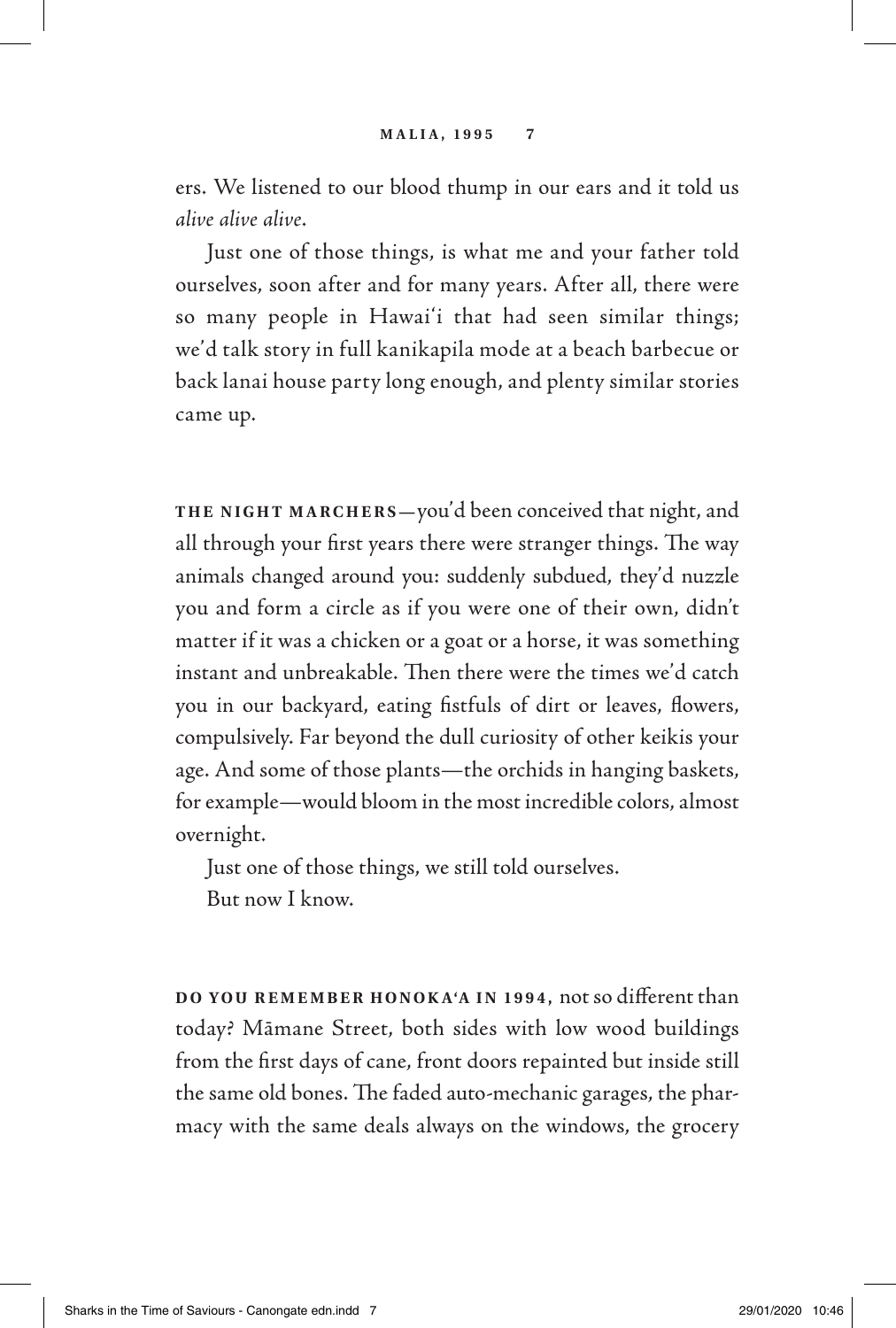store. Our rented house on the edge of town with its layers of stripping paint and cramped bare rooms, shower stall patched onto the back of the garage. The bedroom you shared with Dean, where you started having nightmares vague with sugarcane and death.

Those nights. You'd come quiet to the side of our bed, still partially tangled in your sheets, swaying, with your hair smeared every direction, sniffling in your breath.

Mama, you'd say, it happened again.

I'd ask what you saw, and you'd start to talk in a spill of images—black fields cracked and empty, cane stalks shooting not from soil but from the chest, arms, eyes of me or your father or your brother or all of us, then a sound like the inside of a wasp hive—and while you talked your eyes were not your own, you were not behind them. You were only seven years old, and the things that were pouring out of you. But after a minute of talking this way you'd come back.

They're just dreams, I'd tell you, and you'd ask what I was talking about. I'd try to repeat some interpretation of the nightmares—the cane, the reaping of your family, the hives but you never remembered what you'd just been telling me. It was as if you'd just woken and found yourself in front of me while I told you someone else's story. The nightmares happened every few months, then every few weeks, then every day.

The sugarcane plantation had been around since before we were born, our whole side of the island shagged with fields of cane, mauka to makai. I'm sure since the beginning people had been talking about the Final Harvest, but it seemed like it would never come: "Hāmākua's always hiring," your father said, dismissing the rumors with a flap of his wrist. But then, so soon after your nightmares reached their daily cadence, along Māmane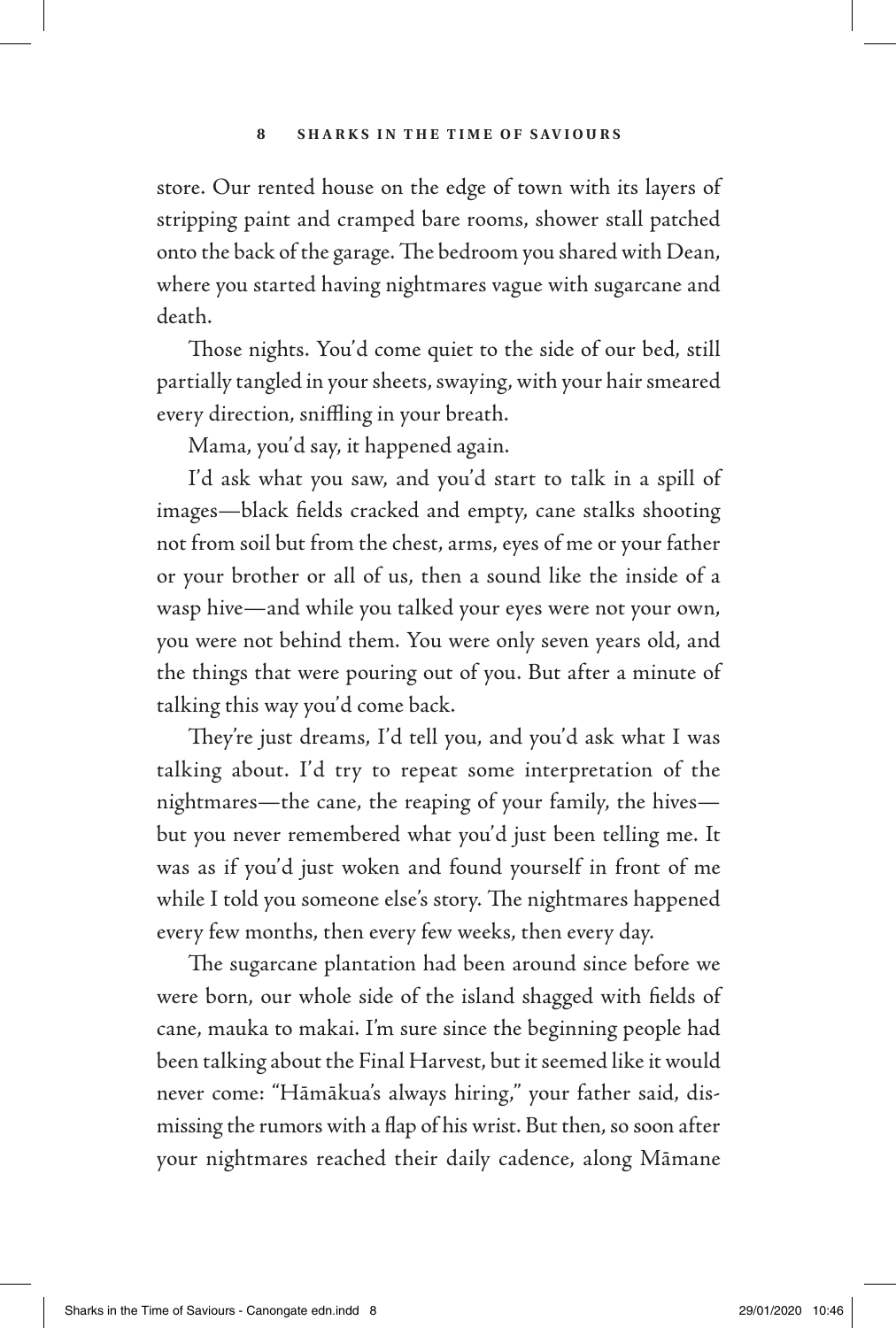came the low of the cane-truck horns, that September afternoon in 1994, and your father was one of the drivers.

If I could be above our town, looking down, I would remember it this way: Into the town came the tractor trailers, many with the chain-link-style beds, empty loops like the ribs of neglected animals, swaying as they made their way past the Salvation Army, past the churches, past the empty storefronts that used to hawk bins of cheap plastic imports, past the high school across from the elementary school, past the footballbaseball-soccer field. As the trucks passed, blowing their horns, people left the bank and grocery store and gathered in rows on the sidewalks, or the shoulders of the streets. Even those inside that didn't come out must have heard the truck horns moaning, the air brakes bleating, the hymn of an industrial funeral. It was the sound of a new emptiness coming. Because they would never be in the fields again, the trucks were polished to a mirrorshine, none of the dirt of work on them, and for all the Filipino-Portuguese-Japanese-Chinese-Hawaiian families that lined the streets, the chrome threw back a slippery quicksilver reflection of their dark-brown faces and the new truth settling there.

We were in that crowd, me, Dean, Kaui, and you. Dean stood still and stiff like a little soldier. His hands were already so big at nine, and I remember the dry sheath of his palm wrapped around my hand. Kaui was drifting in between my legs, the breathy tickle of her hair against my thighs, a few fingers pressing after. You were at my other hand, and unlike the confusion and anger thrumming along Dean's fingers, his stiff neck, unlike the four-year-old's dreamy spin of apathy coming from Kaui, you seemed completely at peace.

Only now can I guess what you'd been dreaming about whose was the death, our bodies or the sugarcane. In the end it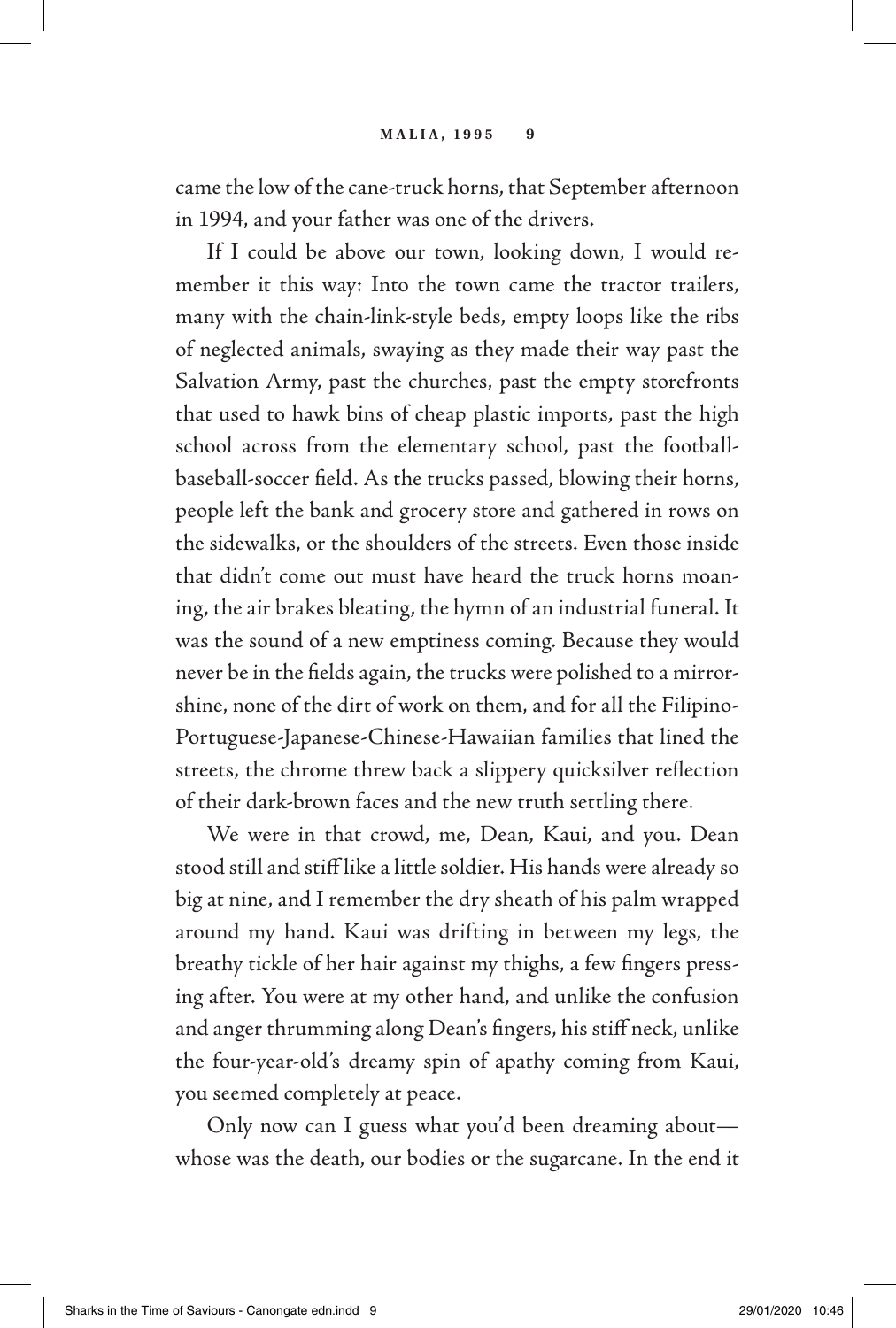didn't matter. You'd seen the end coming before any of us. That was the second sign. There was a voice inside you, wasn't there, a voice that was not yours, you were only the throat. The things it knew, and was trying to tell you—tell us—but we didn't listen, not yet.

Just one of those things, we said.

The cane trucks made their turn just before the grocery store, ascended the steep hill out of town, and never came back.

A few months after the plantation went under, we were completely stretched. Everyone was searching; it was no different for your father. He was driving for hours across the island, chasing a paycheck that moved like obake: here and gone. Sunday morning in the orange light bouncing off our old wood floors he'd be at the kitchen counter, clutching his favorite coffee mug spreading its Kona steam and sliding his fingers over the "help wanted" section, lips moving like a chant. Days he found something, he'd slowly cut it from the page and take it with just the tips of his hands and place it in a manila folder he kept near the phone. Days he didn't, the sound of the newspaper as he crushed it was like a flock of birds taking flight.

But that didn't stop your father's smile; nothing would. He'd been that way even when things were steady, even when you all were in hanabata days, upper lips crusted with baby-leak, just learning to walk, and he would fling you into the air so your hair would flap open and your eyes would squint happy and you'd squeal your brightest. He'd throw you guys as high as he could—aiming, he said, for the clouds—and when you'd come back down so would my heart. You've got to stop, I'd say, especially when he'd do it to Kaui.

I not gonna drop 'em, he'd say. Besides, we can make another one if they break their necks or whatever.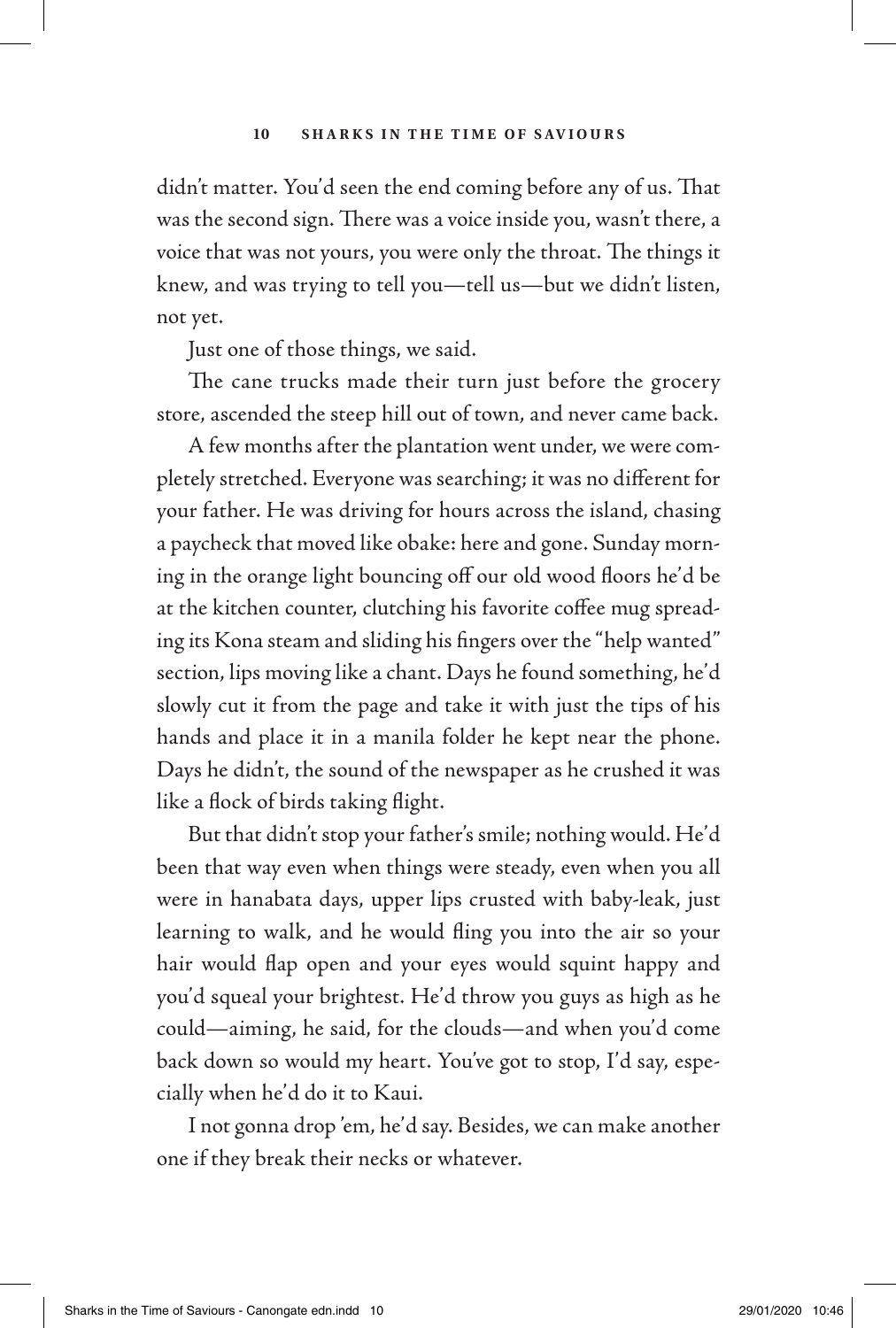Other times, in the morning, he'd stay in bed later—mostly he'd been an early man, that still continued after the cane trucks stopped—and he'd curl up close to me and start giggling through his thin mustache, and I'd try to scramble free from the covers before he'd rip a good fut and trap me in the cave of it with him, the ripe cheesy-beany stink of whatever was burning in his gut.

Almost taste better going out than coming in, yeah? he'd say, and giggle again, like we were back in high school goofing off in fifth period. I remember once he did his fut-under-the-covers thing and asked that same question and I said I don't know, let me test, and slipped a finger up inside his boxers, just into his butthole, and he squealed and jerked away going, Eh, that's too far, that's too far, and I laughed and laughed and laughed and laughed. There was something about your father, and me, and us, and how we'd push each other, that went good with the quiet times, us in the bathroom watching each other brush teeth in the mirror, or juggling the one car we had (we traded the bust-up pickup for a bust-up SUV just after you were born) to get you all to science fair, basketball practice, hula performances.

But if we could've poured our money into a cup that cup would be half empty. Your father lucked into a part-time thing at one of the hotels, like everyone else wanted, but he couldn't get full-time or the good tips at the restaurant, only working the room crews, and he'd come back and tell me about the barely touched plates of ahi on the balconies being picked over by a mass of mynahs and the volcanoes of clothes on the hotel room floors. Those haoles got two pairs of clothes for every day of vacation, he'd say, Two for every *day*.

And it felt like almost as soon as that hotel job came, it went, Seasonal Restructuring. And my hours at the mac-nut warehouse got slashed. Our dinners got simpler, never mind the food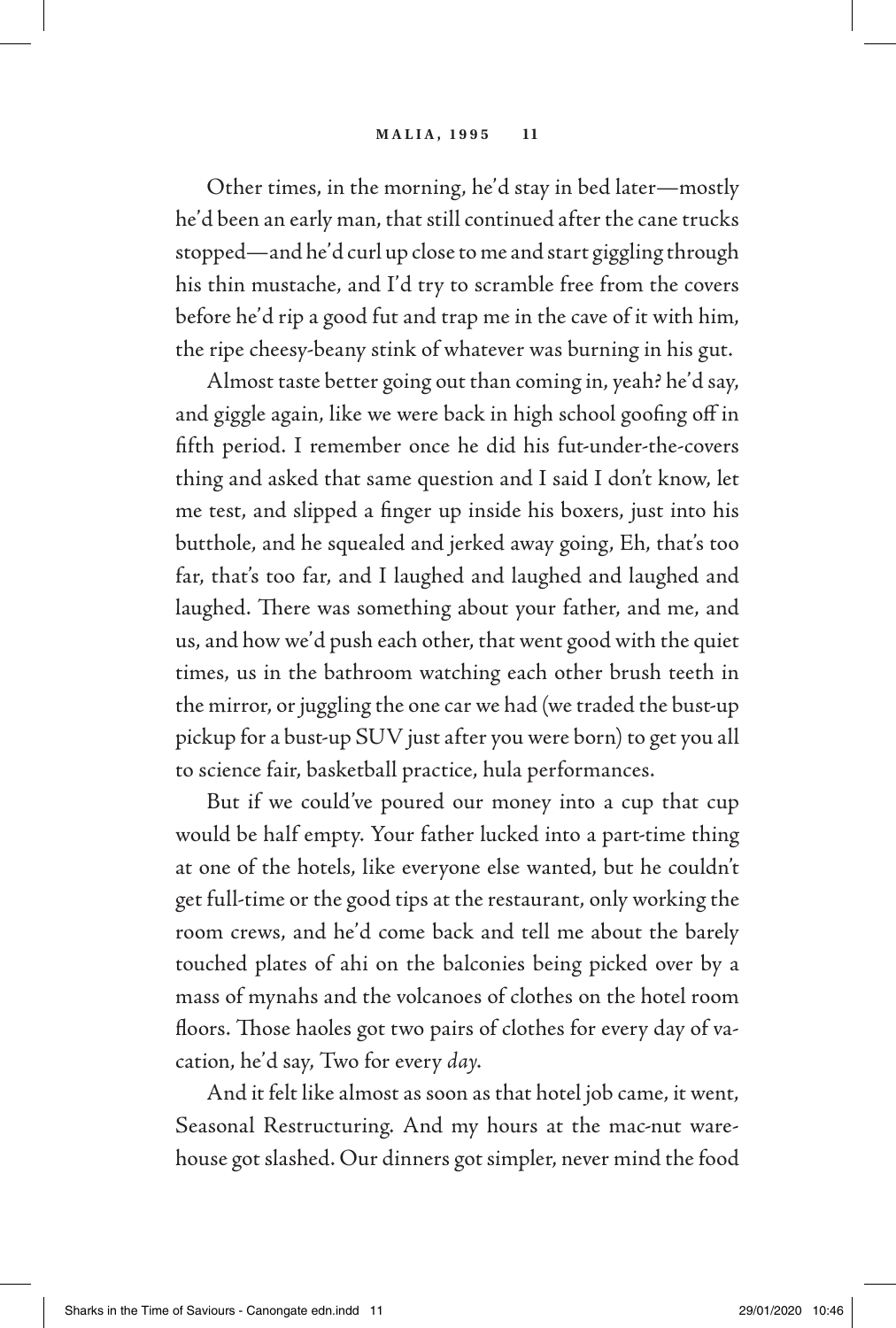pyramid. Your father did everything he could, a house-painting job here, some landscaping there, a couple days bent over at a friend's farm. I picked up a few nights at Wipeouts Grill. We came home with backs splintered with pain, aching legs, and blood-drumming foreheads, and we'd pass each other and hand you kids off while one person's shift ended and the other's began. But those shifts were less and less on the calendar, until suddenly we were at home using the calculator to find out how much time we really had.

"We can't do this," your father said to me. It was late in the evening, after you all were asleep. Dogs were barking down the road, but the sound was soft and we were used to it. The gold light from our desk lamp made our skin look honey-coated. Your father's eyes were wet. He wouldn't look straight at me, and I realized I hadn't heard a joke from him in so long. That was when I was really afraid.

"How much?" I asked.

"Maybe two months until trouble," he said.

"And then what?" I asked, although I knew the answer.

"I gonna call Royce," he said. "We been talking."

"Royce lives on O'ahu," I said. "That's five plane tickets. That's a whole different island, a *city*. Cities aren't cheap." But your father was already standing up and walking toward the bathroom. The light went on, and the fan, then the water hissing and spattering in the sink, the wet sucking and spraying of his breaths as he washed his face.

I wanted to break something, it was so still and quiet. Your father came back in the bedroom.

"So I think," he said, "I'm gonna sell my body. The mahus get my okole and the ladies get my boto. I'd do that for us."

"I'd do that for *you*," he followed, after pausing a moment.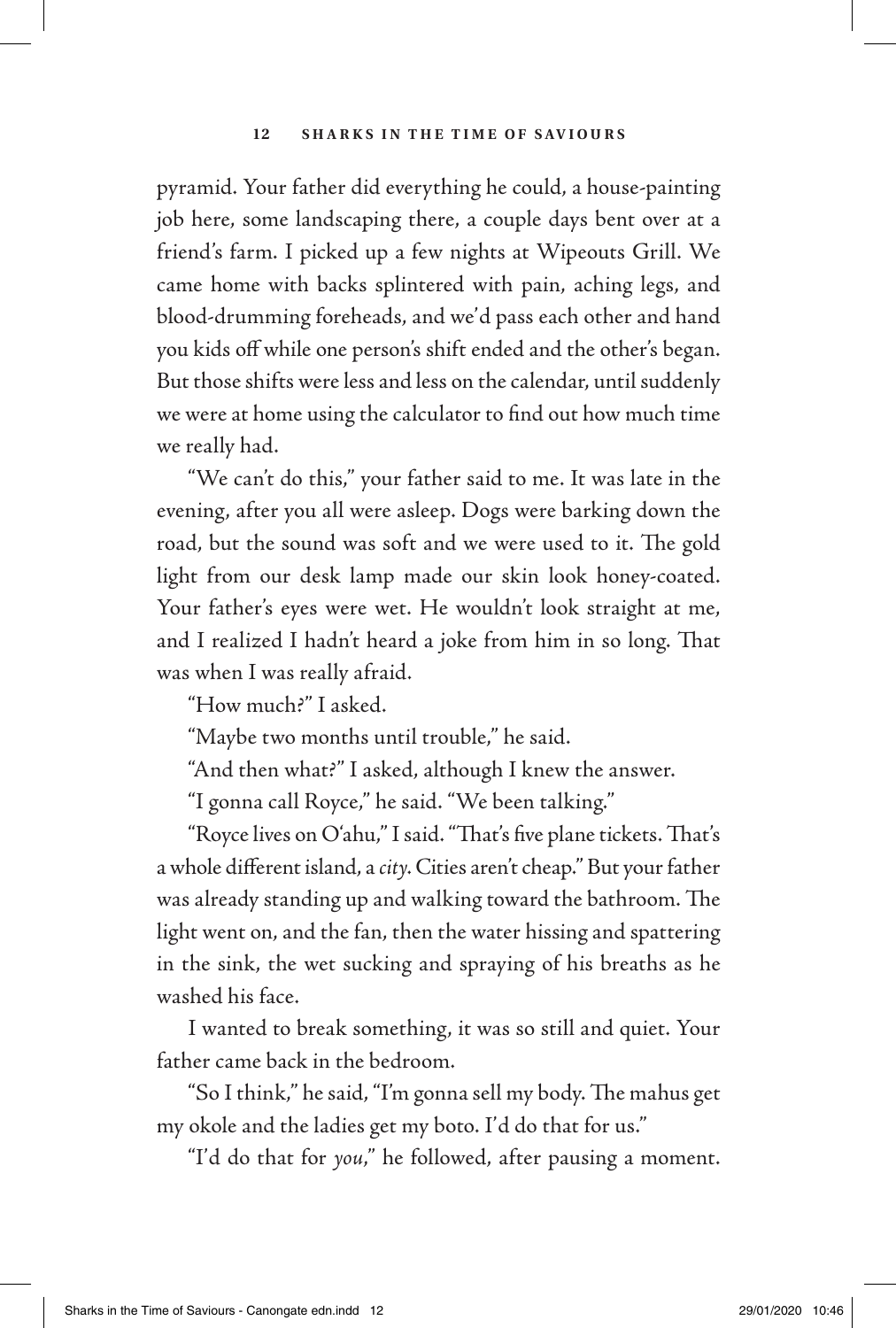He had his shirt off and was looking at himself in our long mirror. "I mean, check 'um, yeah? All the sex waiting in this body."

I giggled and hugged him from behind. I spread my hands over each pectoral and ignored the way they were starting to sag a little toward bitch tits. "I'd probably pay money for these," I said.

"How much?" Your father grinned in the mirror.

"Well," I said, "what's included?" I let my left hand drift down, worked it into his waistband.

"Depends," he said.

"Mmmm," I said. "What I'm feeling's probably worth two or three dollars."

"Hey!" He pulled my hand out.

"I'd be paying by the minute," I said, shrugging my shoulders, and your father snorted. But then he paused.

"We're going to have to sell more than my dick," he said.

We both sat down on the edge of the bed.

"We've got Kaui and Nainoa wearing Dean's old clothes," I said. "They get free school lunch."

"I know."

"What did we have for dinner last night?" I asked.

"Saimin and Spam."

"What did we have for dinner the night before?"

"Rice and Spam."

Your father stood back up. He walked to our desk and leaned down on it, placed his palms on it like he was going to push it this way or that.

"Fifteen dollars," he said.

He stood, sighed, laid his palm on the dresser. "Twenty-five dollars."

"Forty," I said.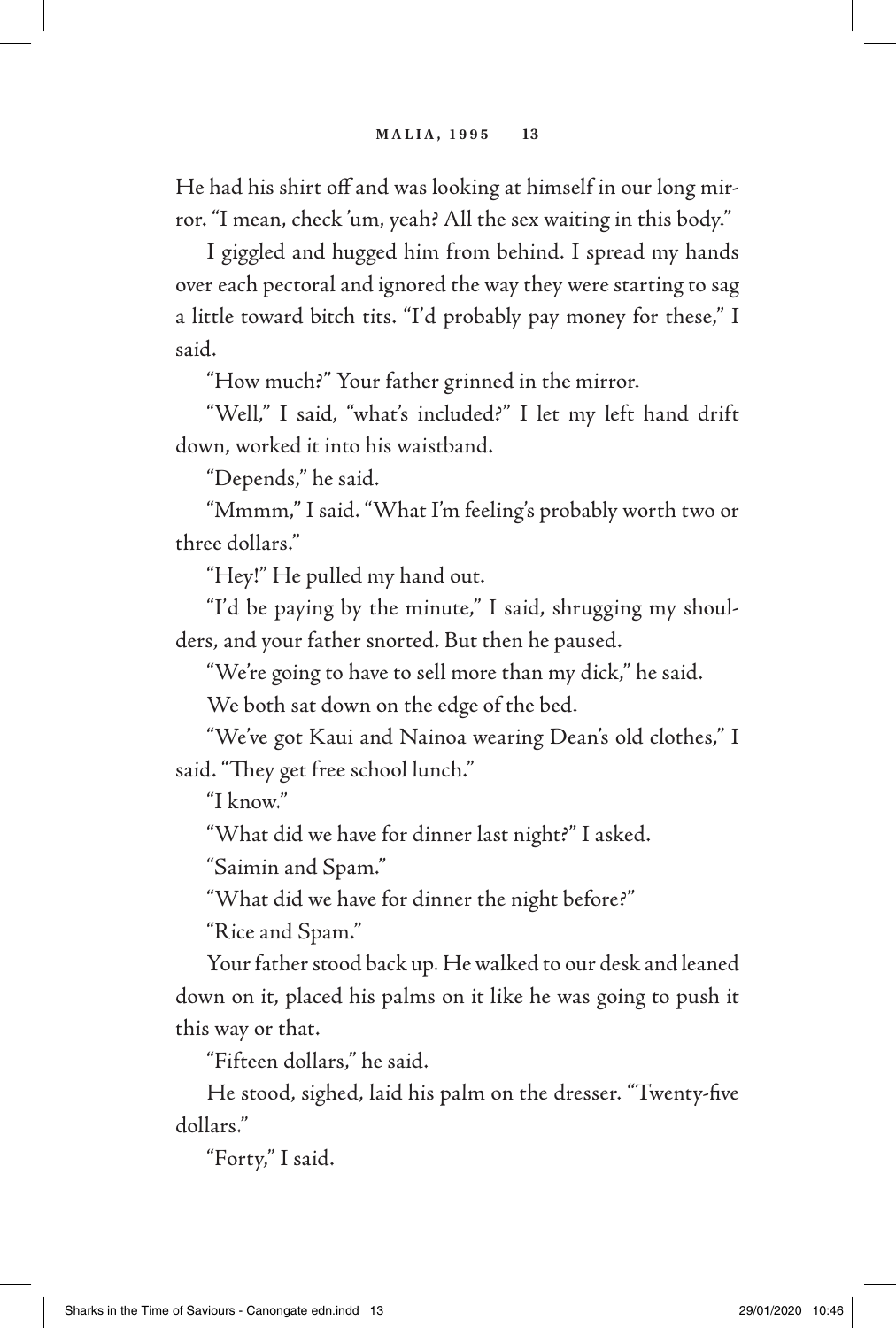"Twenty." He shook his head.

He went this way, touching each thing he could see: a sevendollar lamp, a two-dollar picture frame, a closet full of five-dollar clothes, the sum of our lives not more than four digits.

**AND I WAS** never good at math but I could see the other end of this and there were dark lights and payment plans and bucket showers on the other side. So three days after those calculations we got you kids to school and I was at the roadside, hitchhiking with your father's hunting knife in my bag, getting forty miles to Hilo on no cost just to walk in the sweaty rain to the Section Eight division of County of Hawai'i and start our application. "What brings you here today?" the woman at the counter asked, not unfriendly, and with her dark and freckled arms, the extra folds of skin outside her sleeveless blouse, she could have been my sister, was my sister.

"What brings me here," I repeated. If I had the answer I wouldn't have been standing there, steaming Hilo wet, begging for the housing vouchers.

**AND THAT WAS** how we were when the third sign came. We couldn't cut any more corners. But Royce had come through, as simple as a phone call to your father and a phrase, "I think I got something for you, cuz," and suddenly everything pointed to O'ahu. We'd sold some of our stuff and then we sold more, roadsiding it in Waimea, by the playground, across the street from the Catholic church, where all the trees grow up over the parking strips and everyone has to drive past if they're headed to the beach. We'd made enough from those sales, the food bank's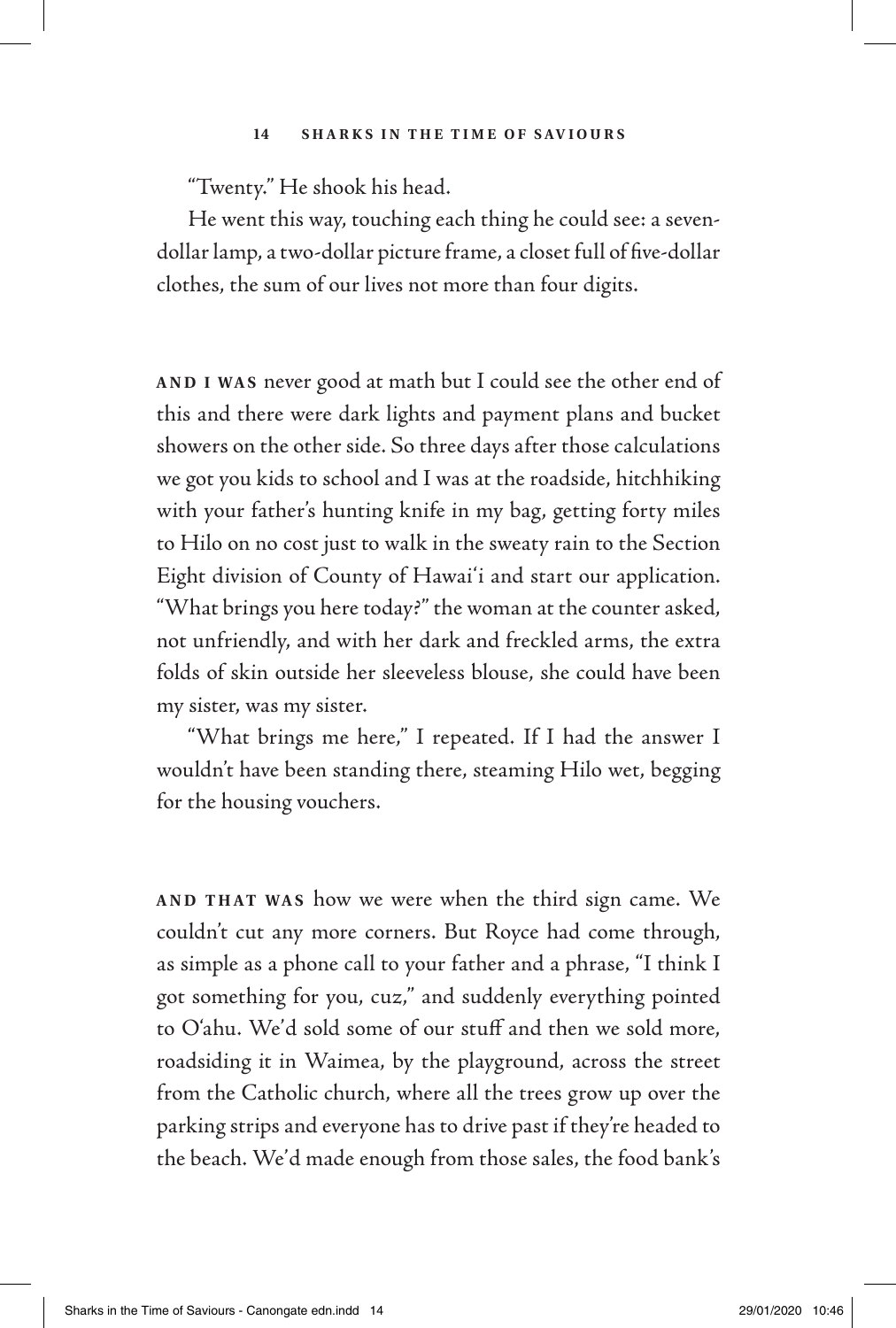help, and Section Eight to get a cushion, enough for five tickets to O'ahu with something still in the bank.

Your father had a plan for the rest of the money—a glassbottom boat cruise on the Kona coast. I remember telling him no, we couldn't do that, we needed to save every last penny for O'ahu. But he'd asked what kind of father would he be if he couldn't give his children relief?

"They deserve more than they get," he said, I still remember this, "and we gotta remind them that things is gonna get better."

"But we don't need some tourist cruise," I said. "We're not that kind of family."

"Well," he said, "maybe just once I wanna *be* that kind of family."

I had nothing to say to that.

So Kailua-Kona, Ali'i Drive, small stone walls and swerving sidewalks fronting the scoops of sugary beach and luminous ocean, then all the little storefront tourist traps, leading back like breadcrumbs to the beach hotels. Your father and I stood at the Kona dock, each holding a ticket for the boat ride, plus one for each of you kids, and we watched the tides surge and all the clean glossy boats rock and dip and shine slick with each swell. The pier was long and blacktopped and spined with fishing poles, and halfway along the dock's edge a group of local boys were pitching themselves off, into the water, over and over, exploding into the ocean-froth of the boy who'd jumped before, *chee-hoo*'ing and slapping their wet feet across the wood steps back to the edge.

Then we were out away from the dock of Kona, sitting in a plush jointed couch on the *Hawaiian Adventure*, a trimaran like the types we always see drifting in the haze of the Kona coast, especially at sunset, boats with slides off the back and lobster-colored tourists jabbering on the covered decks. But this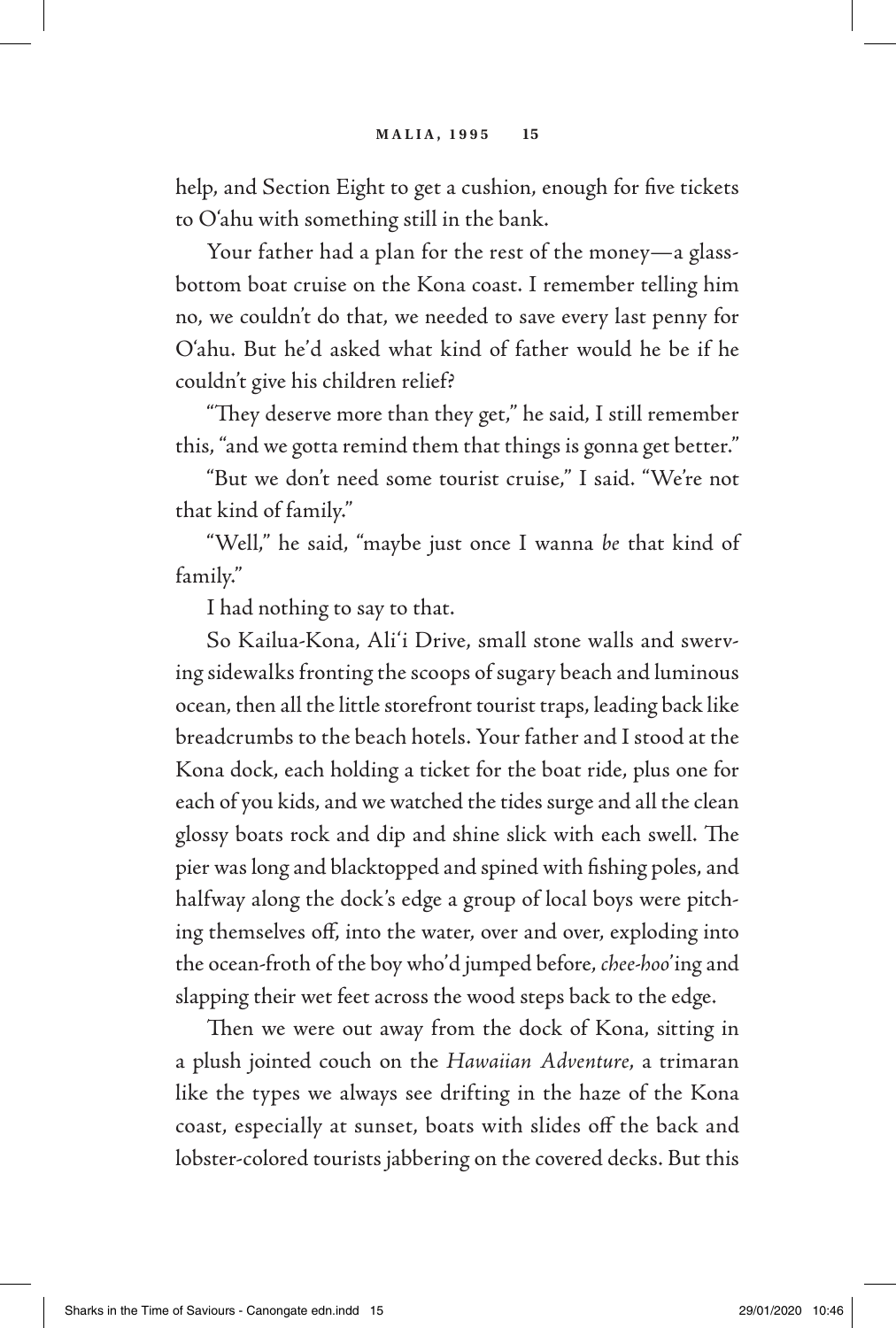one had a middle hull with thick glass in the bottom that let us look down into the ocean, and as the engines pushed a mellow vibration again and again across the deck, the water went from something green-blue to a deep, almost purple color, and the coral grew up thick and knotted, in sections stuck out fingers or bloomed brains and the spiked red fans of sea anemones, swaying like the tide was a wind. I could smell the sun, the way it heated the old sea salt on the edges of the boat, and the sharp too-sweet fruity Malolo syrup in the fruit punch, and the sting of diesel fuels belching from the grinding engines.

Mostly we sat inside, all five of us in a row right down front in the plush stadium seating, looking through the glass bottom, me telling stories about which animal was which god, how they saved or fought the first Hawaiians, your father cracking jokes about how his Filipino forefathers only eat dogfish or the black fish with long noses, and the sun slanted in under the ceiling and the motor kept churning its hum up through our seats. I was somewhere warm and slow and Kaui was asleep in my arms when I woke without knowing why.

You and Dean and your father were gone, in fact no one was in the viewing cabin. Voices were rising out on the deck. I shifted Kaui from my lap—she complained—and I stood. The voices were clipped into basic commands: We're going to make a turn, keep pointing, get the preserver. I remember feeling like the sounds were coming from the other side of a cavern, so far away and cotton-stuffed in my head.

I grabbed Kaui's hand. She was still rubbing her eyes and complaining, but I was already bringing her with me as I climbed the stairs from the viewing cabin to the sundeck. Impossibly white. I had to shade my eyes and squint so hard I felt my lips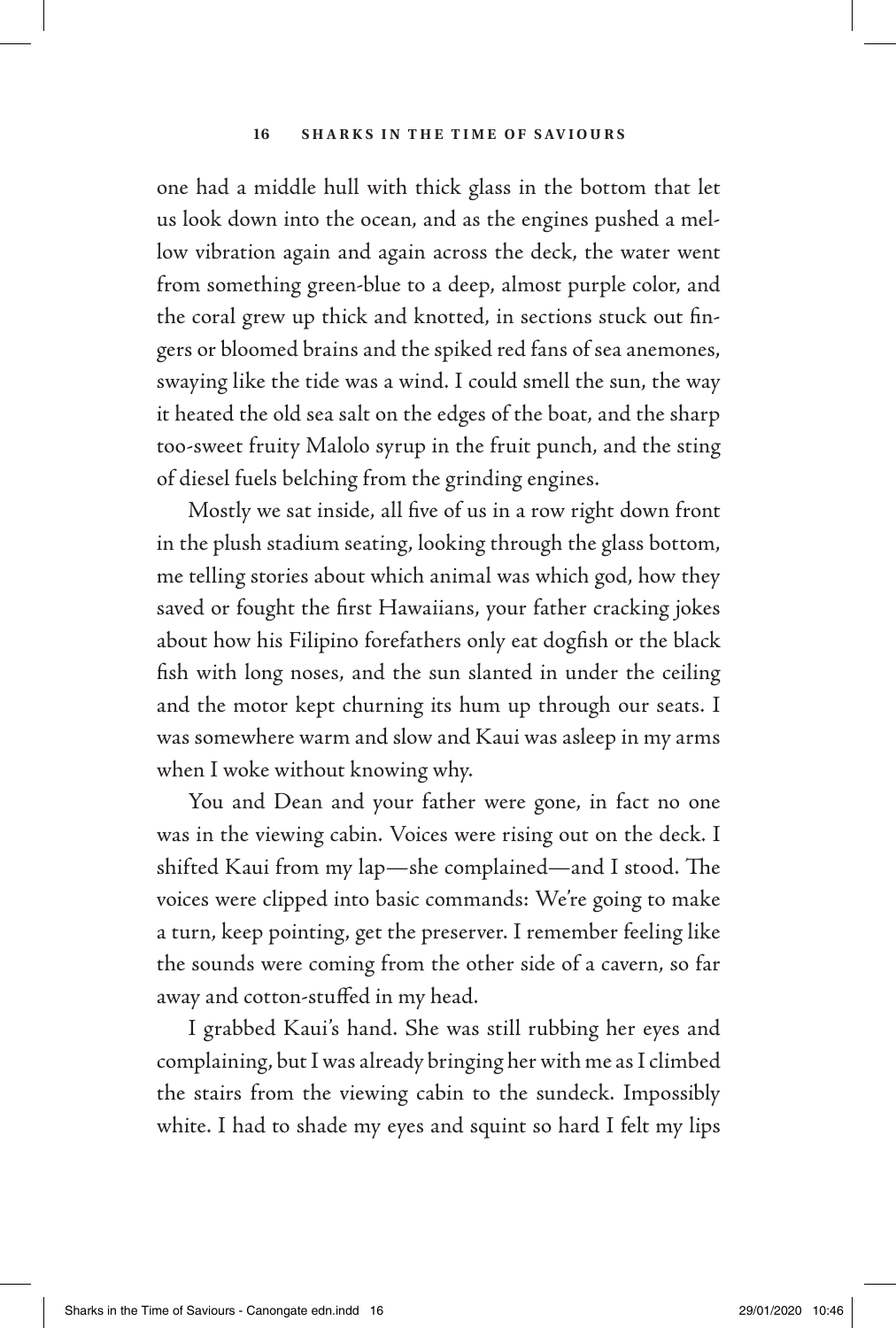and gums lift. People were gathered along the cabled rail of the slick white deck, looking into the ocean. Pointing.

I remember seeing your father and Dean. They were maybe thirty feet away from me and Kaui, and I was confused because your father was wrestling Dean back from the rail and Dean was screaming *Let go*, and *I can get him*. One of the deckhands in a white polo shirt and baseball hat pitched a red life preserver into the air, and it wobbled and wheeled out into the sky with the rope whipping behind.

Did I run then to your father? Had he pulled Dean off the rail? Was I gripping Kaui's hand so hard it hurt her? I can assume, but I can't remember. I only remember that I was at your father's side then on the blazing-white deck, rising and falling with the waves, and all our family was there, except for you.

Your head was bobbing like a coconut in the ocean. You were getting smaller and farther away and the water was hissing and spanking the boat. I don't remember anyone saying much of anything, except the captain, calling out from upstairs: "Just keep pointing. We're turning. Just keep pointing."

Your head went under and the ocean was flat and clean again.

There was a song playing from the speakers. A tinny, stupidsweet Hawaiian cover of "More Than Words," which I still can't listen to, even though I liked it once. The engines churned. The captain was talking from the wheel upstairs, asking Terry to keep pointing. Terry was the one who'd thrown the life preserver that was floating empty in the waves, moving away from where I'd seen your head.

I was tired of being told to point, being told to wait, so I said something to Terry. He made a face. Then his mouth was moving under his mustache, words back at me. And the captain was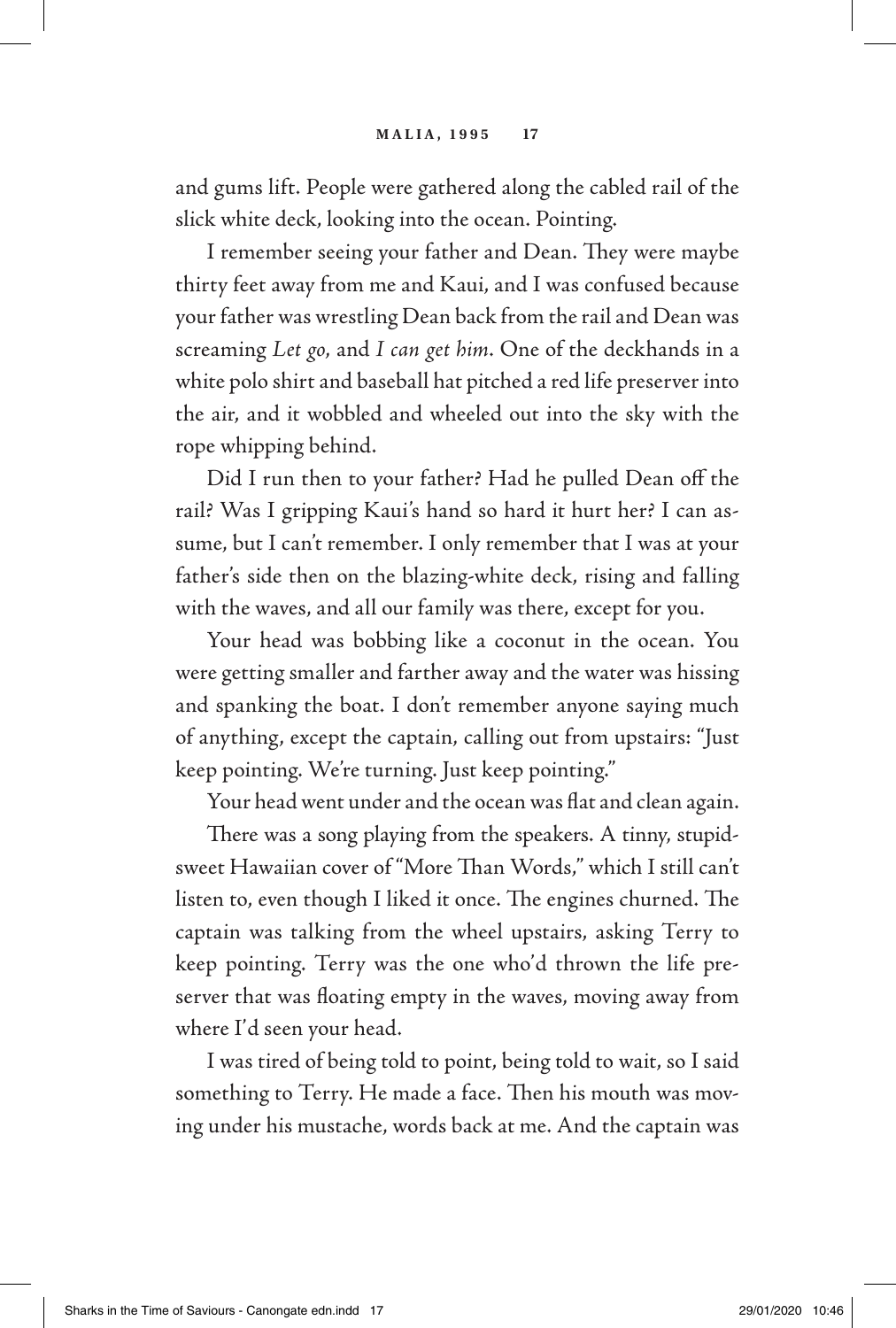calling again from above. Your father started in, too, all four of us saying things. I think I finished talking with something that made Terry start, so that his face flushed around his sunglasses. I saw myself in those mirrored lenses, me darker than I thought I was, which I remember made me happy, and my shoulders from basketball, and that I'd stopped squinting my eyes. Then my feet were up on the railing and Terry's eyebrows were raised and he started to open his mouth at me. He reached for me—I think your father did, too—but I leapt into the big empty ocean.

I hadn't been swimming long when the sharks passed under me. I remember them first as dark blurs, that the water told me the weight of those animals, a shove of wake against my legs and belly. They passed me and all four of their fins punched the surface, knives on the summit of dark swells, cutting for you. When they reached where your head had been, the sharks dove under. I started to swim after them but the distance might as well have been to Japan. I dunked once to try and see. Underwater there was nothing but a vague darkness and froth where the sharks were. Other dark colors. Pink and chummy ropes rising from the froth—I knew those would be next.

I didn't have any more breath. I broke the surface and choked in oxygen. If there were sounds, if I yelled, if the boat was closer, I don't remember. I went back down. The water where you were was all churn. The shapes of the sharks were thrashing, diving, rising, something like a dance.

The next time I went for air you were at the surface, sideways, prone and ragdolling in the mouth of a shark. But the shark was holding you gently, do you understand? It was holding you like you were made of glass, like you were its child. They brought you straight at me, the shark that was holding you carrying its head up, out of the water, like a dog. The faces of those things